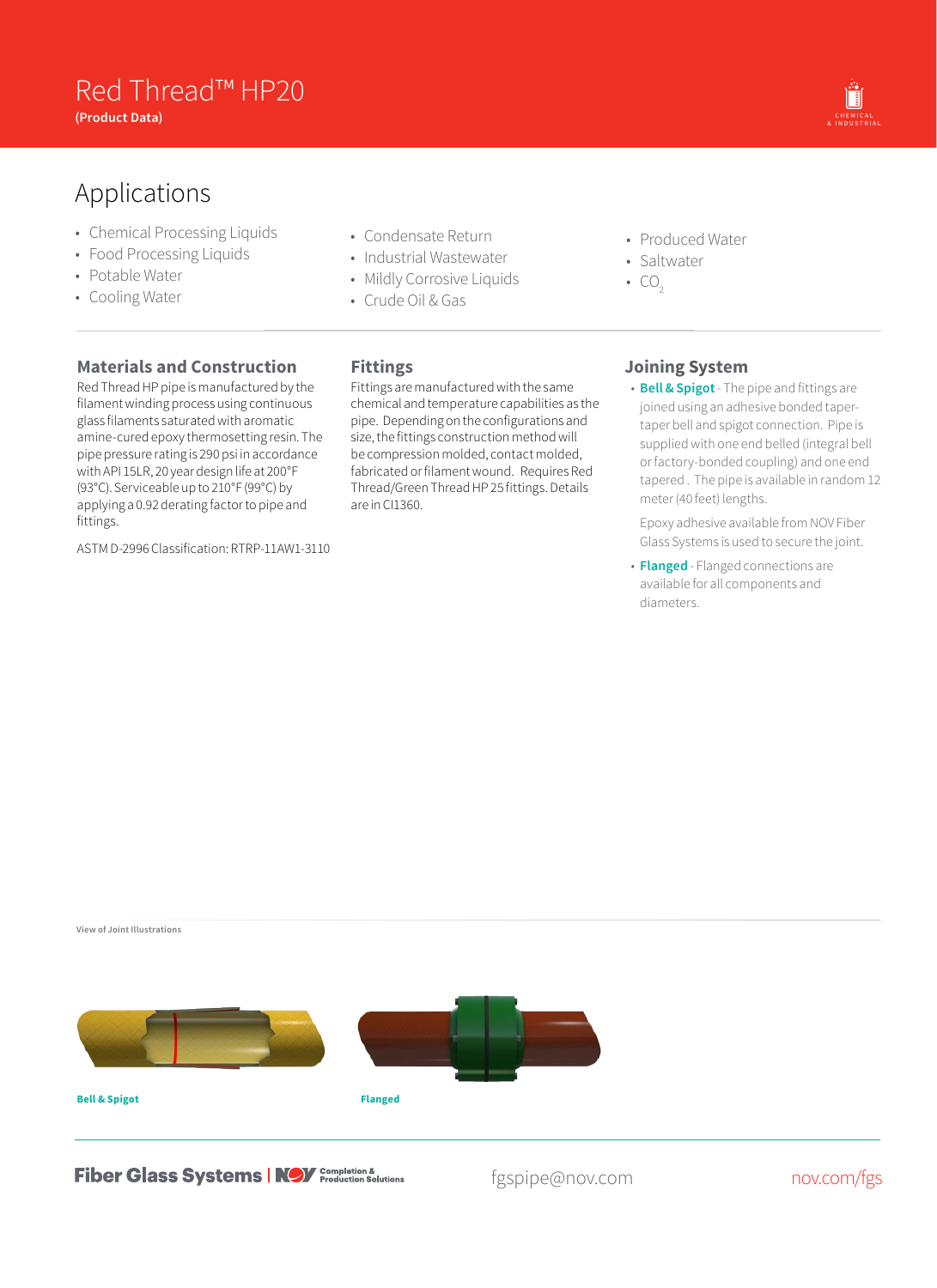| <b>Pipe Size</b> |     | <b>Inside</b><br><b>Diameter</b> |     | Outside<br>Diameter <sup>(1)</sup> |     | <b>Reinforced Wall</b><br><b>Thickness</b> |      | Weight |      | Capacity |                         |
|------------------|-----|----------------------------------|-----|------------------------------------|-----|--------------------------------------------|------|--------|------|----------|-------------------------|
| in               | mm  | in                               | mm  | in                                 | mm  | in                                         | mm   | lbs/ft | kg/m | gal/ft   | $\mathsf{l}/\mathsf{m}$ |
| 8                | 200 | 8.35                             | 212 | 8.62                               | 219 | 0.133                                      | 3.38 | 3.2    | 4.8  | 2.85     | 35.4                    |
| 10               | 250 | 10.35                            | 263 | 10.68                              | 271 | 0.162                                      | 4.11 | 4.9    | 7.3  | 4.38     | 54.4                    |
| 12               | 300 | 12.27                            | 312 | 12.65                              | 322 | 0.190                                      | 4.82 | 6.8    | 10.1 | 6.15     | 76.4                    |
| 14               | 350 | 14.03                            | 356 | 14.51                              | 369 | 0.242                                      | 6.15 | 9.8    | 14.6 | 8.03     | 99.7                    |
| 16               | 400 | 16.03                            | 407 | 16.59                              | 421 | 0.280                                      | 7.11 | 13.0   | 19.3 | 10.5     | 130                     |
| 18               | 450 | 17.83                            | 453 | 18.40                              | 456 | 0.285                                      | 7.24 | 14.7   | 21.9 | 13.0     | 161                     |
| 20               | 500 | 19.83                            | 504 | 20.43                              | 519 | 0.300                                      | 7.62 | 17.20  | 25.6 | 16.0     | 199                     |
| 24               | 600 | 23.83                            | 605 | 24.55                              | 624 | 0.360                                      | 9.14 | 24.8   | 36.9 | 23.2     | 288                     |

## **Nominal Dimensional Data**

**(1)** Represents the minimum outer diameter for flexibility analysis. Consult factory representative for OD tolerances if required.

#### **Supports**

The following engineering analysis must be performed to determine the maximum support spacing for the piping system. Proper pipe support spacing depends on the temperature and weight of the fluid carried in the pipe. The support spacing is calculated using continuous beam equations and the pipe bending modulus derived from long-term beam bending tests. The following tables were developed to ensure a design that limits beam mid-span deflection to ½ inch and bending stresses to less than or equal to 1/8 of the ultimate bending stress. Any additional weight on the piping system such as insulation or heat tracing requires further consideration. Restrained (anchored) piping systems operating at elevated temperatures often result in guide spacing requirements that are more stringent than simple unrestrained piping systems. In this case, the maximum guide spacing will dictate the support/guide spacing requirements for the system. Pipe support spans at changes in direction require special attention. Supported and unsupported fittings. at changes in direction are considered in the following tables and must be followed to properly design the piping system.

#### Support Spacing vs. Specific Gravity

| Specific Gravity 2.00 |      | 1.50 | 1.25 | 1.00 |      |
|-----------------------|------|------|------|------|------|
| Multiplier            | 0.85 | 0.91 | 0.95 | 1.00 | 1.06 |

Example: Assuming a continuous span of 35.2 feet then with a 1.5 specific gravity fluid the maximum support spacing =  $35.2 \times 0.91 = 32.0$  ft. (9.76 m)

#### Maximum Support Spacing for Uninsulated Pipe**(1)**

| <b>Size</b> |     | Continuous Spans of Pipe <sup>(2)</sup> |                 |                |                |  |  |  |
|-------------|-----|-----------------------------------------|-----------------|----------------|----------------|--|--|--|
|             |     | feet                                    |                 | meters         |                |  |  |  |
| in          | mm  | $75^{\circ}$ F                          | $200^{\circ}$ F | $24^{\circ}$ C | $93^{\circ}$ C |  |  |  |
| 8           | 200 | 24.2                                    | 17.5            | 7.38           | 5.35           |  |  |  |
| 10          | 250 | 26.8                                    | 19.4            | 8.18           | 5.93           |  |  |  |
| 12          | 300 | 19.1                                    | 21.1            | 8.88           | 6.44           |  |  |  |
| 14          | 350 | 31.9                                    | 23.1            | 9.74           | 7.06           |  |  |  |
| 16          | 400 | 34.2                                    | 24.8            | 10.44          | 7.57           |  |  |  |
| 18          | 450 | 35.3                                    | 25.6            | 10.78          | 7.82           |  |  |  |
| 20          | 500 | 36.8                                    | 26.7            | 11.23          | 8.14           |  |  |  |
| 24          | 600 | 40.4                                    | 29.3            | 12.31          | 8.92           |  |  |  |

**(1)**For Sg=1.0, consult manufacturer for heavier insulated pipe support spans. Span recommendations include no provision for weight of (fittings, valves, etc.) or thrusts at branches and turns. Heavy valves and other appurtenances must be supported separately.

**(2)**Calculated spans are based on ½" mid-span deflections to ensure good appearance and adequate drainage. Total system stresses should always be taken into account by the system design engineer when determining support spans.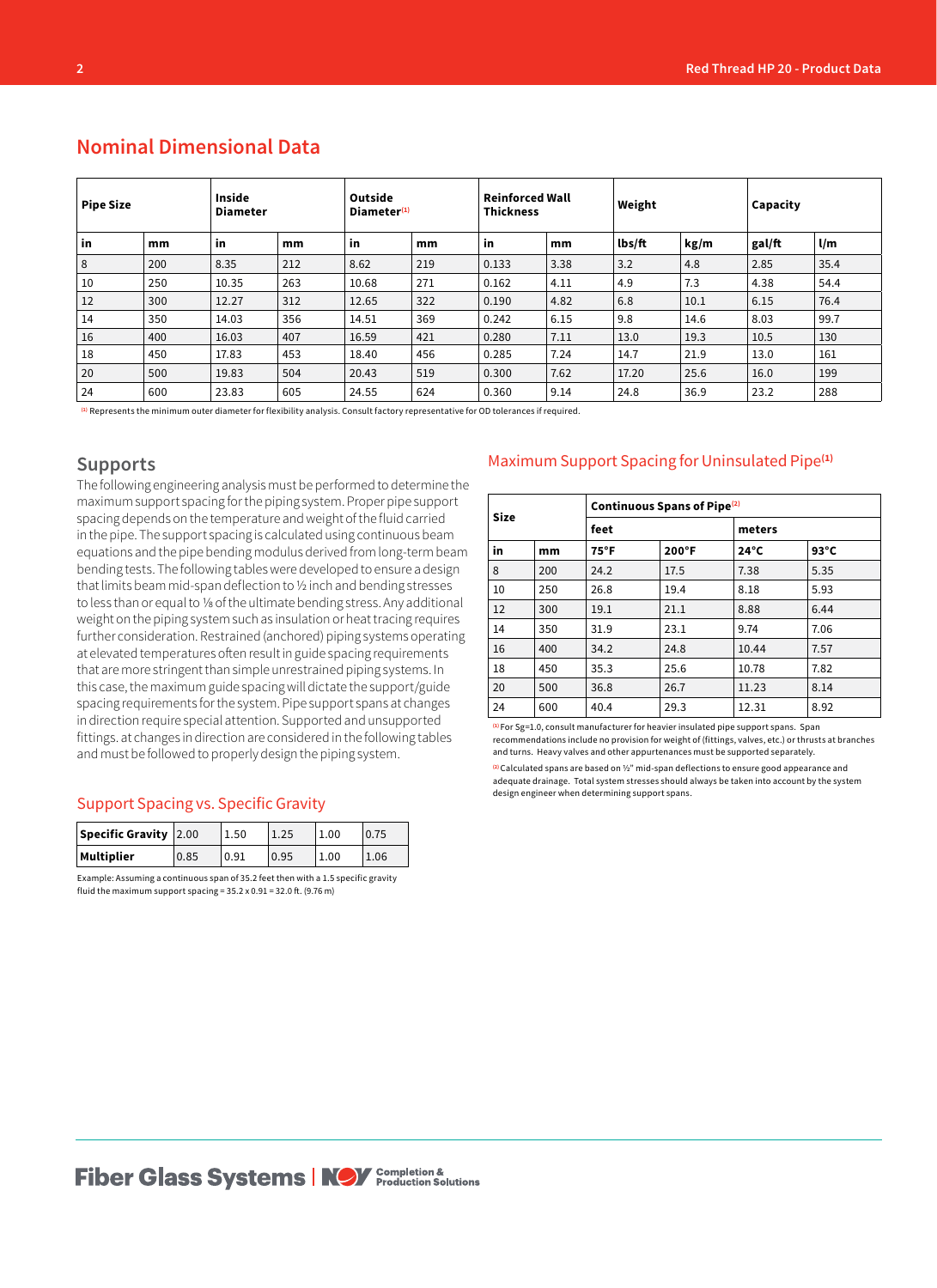There are seven basic rules to follow when designing piping system supports, anchors, and guides:

- 1. Do not exceed the recommended support span.
- 2. Support valves and heavy in-line equipment independently. This applies to both vertical and horizontal piping.
- 3. Protect pipe from external abrasion.
- 4. Avoid point contact loads
- 5. Avoid excessive bending. This applies to handling, transporting, initial layout, and final installed position.
- 6. Avoid excessive vertical run loading. Vertical loads should be supported sufficiently to minimize bending stresses at outlets or changes in direction.
- 7. Provide adequate axial and lateral restraint to ensure line stability during rapid changes in flow.

#### Adjustment Factors for Various Spans With Unsupported Fitting at Change in Direction

|       | Span Type                                             | Factor    |
|-------|-------------------------------------------------------|-----------|
| LC    | Continuous interior or fixed end spans                | 1.00      |
|       | Second span from supported end or unsupported fitting | 0.80      |
| $A+B$ | Sum of unsupported spans at fitting                   | $< 0.75*$ |
|       | Simple supported end span                             | 0.67      |

\*For example: If continuous support is 10 ft. (3.04 m),  $A+B$  must not exceed 7.5 ft. (2.28 m) ( $A=3$  ft. (0.91 m) and B=4.5 ft. (1.37 m)) would satisfy this condition.



#### Adjustment Factors for Various Spans With Supported Fitting at Change in Direction

|   | Span Type                                                    | Factor |
|---|--------------------------------------------------------------|--------|
|   | Continuous interior or fixed end spans                       | 1.00   |
|   | Second span from simple supported end or unsupported fitting | 0.80   |
| в | Simple supported end span                                    | 0.67   |



#### **Thermal Expansion**

The effects of thermal gradients on piping systems may be significant and should be considered in every piping system stress analysis. Pipe line movements due to thermal expansion or contraction may cause

high stresses or even buckle a pipe line if improperly restrained. Several piping system designs are used to manage thermal expansion and contraction in above ground piping systems. They are listed below according to economic preference:

- 1. Use of inherent flexibility in directional changes.
- 2. Restraining axial movements and guiding to prevent buckling.
- 3. Use expansion loops to absorb thermal movements.
- 4. Use mechanical expansion joints to absorb thermal movements.

To perform a thermal analysis the following information is required:

- 1. Isometric layout of piping system
- 2. Physical and material properties of pipe
- 3. Design temperatures
- 4. Installation temperature (Final tie in temperature)
- 5. Terminal equipment load limits
- 6. Support movements

A comprehensive review of temperature effects on fiberglass pipe may be found in NOV Fiber Glass Systems' Engineering and Piping Design Guide, Section 3.

| Change in<br><b>Temperature</b> |      | <b>Pipe Change in</b><br>Length |          |  |  |
|---------------------------------|------|---------------------------------|----------|--|--|
| °F<br>°C                        |      | in/100 ft                       | cm/100 m |  |  |
| 25                              | 13.9 | 0.32                            | 2.67     |  |  |
| 50                              | 27.8 | 0.64                            | 5.35     |  |  |
| 75                              | 41.7 | 0.96                            | 8.02     |  |  |
| 100                             | 55.6 | 1.28                            | 10.7     |  |  |

#### **Testing**

Hydrostatic testing is recommended to evaluate the integrity of all new piping installations. For systems operating below the system rating, a test pressure of 1.5 times the system operating pressure is recommended; however, the maximum test pressure must not exceed 1.5 times the lowest pressure rated fiberglass component in the piping system.

The hydro test pressure should be repeated up to ten cycles from 0 psig to the test pressure to provide a high degree of confidence in the piping system. The final pressurization cycle should be allowed to stabilize for 15-30 minutes, then inspected for leaks. Do not attempt to repair leaks while system is pressurized. The hydro test should be repeated after any re-work is performed.

When hydro testing, open high-point vents (if used) to prevent entrapment of air in the lines as the system is slowly filled with water, then close the vents and slowly pressurize to the test pressure. Upon completion of hydro test, relieve the pressure on the system slowly, open vents and any drains to allow for complete drainage of the system.

#### **Water Hammer**

Piping systems may be damaged by pressure surges due to water hammer. The use of soft start pumps and slow actuating valves will reduce the magnitude of surge pressures during operation and are highly recommended.